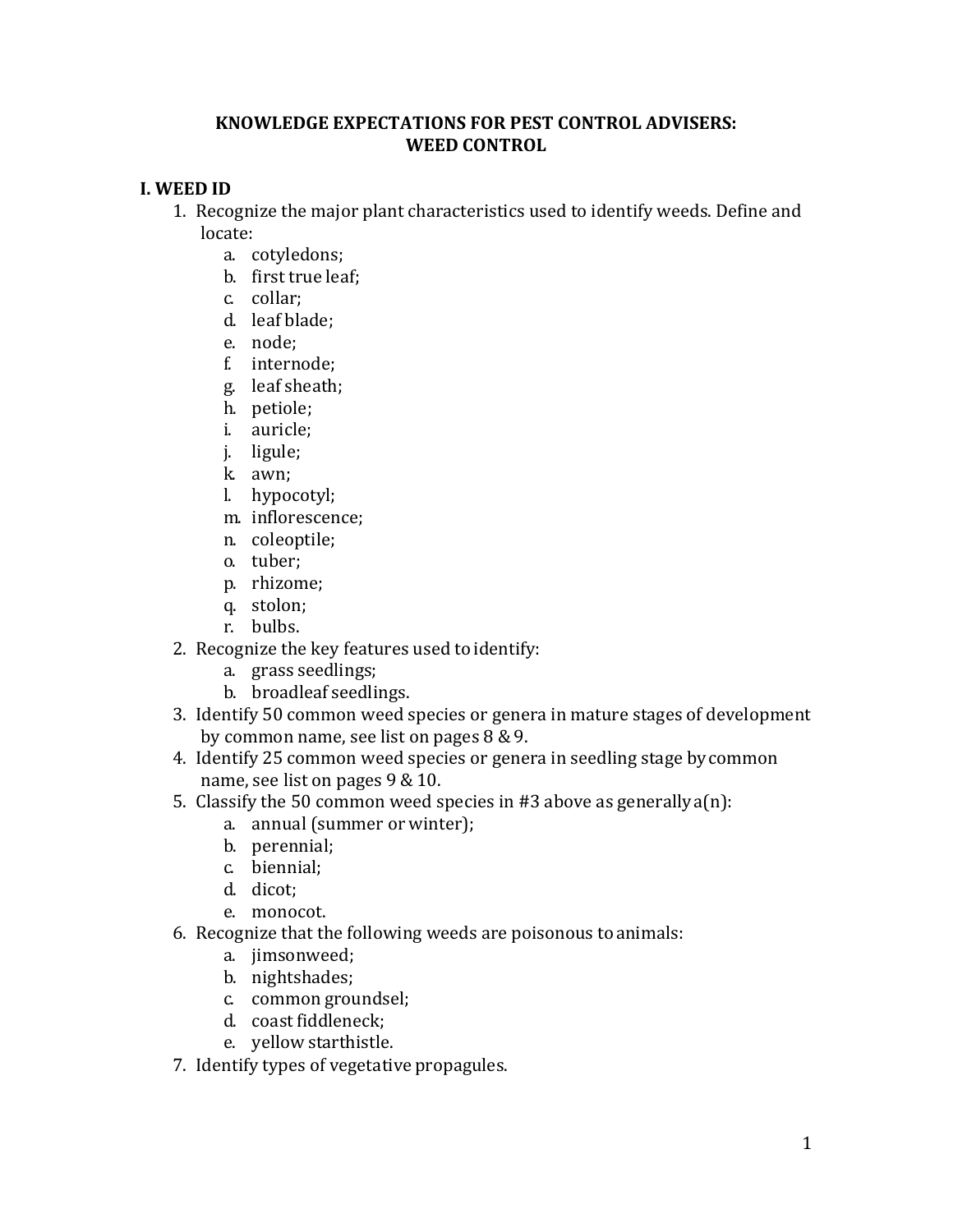- 8. Recognize unique seed or vegetative growth structures that plants have which aid in dispersal and provide examples of weeds which have them:
	- a. plants with burs or spiked seeds that catch in animal fur (filaree, puncturevine, wild oat, foxtail barley, harebarley)
	- b. plants that disperse their seed with tumbling plant parts (Russian thistle);
	- c. plants with seed that are pappus-bearing for dispersal by wind(hairy fleabane, common groundsel, cattails);
	- d. plants which spread with vegetative propagules (Johnsongrass,yellow nutsedge, field bindweed);
	- e. plants that produce prolific small seed (purslane, pigweed, smallflower umbrella sedge).
- 9. List information that should be recorded when monitoring for weeds.
- 10. List resources to assist in weed identification.

# **II. WEED BIOLOGY**

# **A. Functions of Plant Parts**

- 1. Describe the function of the following plantparts:
	- a. xylem (apoplast);
	- b. phloem (symplast);
	- c. chloroplast;
	- d. membranes;
	- e. endodermis;
	- f. epidermis;
	- g. cuticle;
	- h. apical meristem;
	- i. root hairs;
	- j. root tip (meristem);
	- k. stomata.

# **B. Germination requirements**

- 1. Describe the conditions necessary for weed seeds togerminate.
- 2. Compare how differing weed germination requirements affect management decisions.
- 3. Define seed dormancy.
- 4. Describe some factors that regulate or break seed dormancy:
	- a. scarification/penetration of the hard seedcoat;
	- b. chemical inhibition;
	- c. temperature.
- 5. Describe the effect of seed size on dormancy and the depth from which a weed seed can successfully germinate.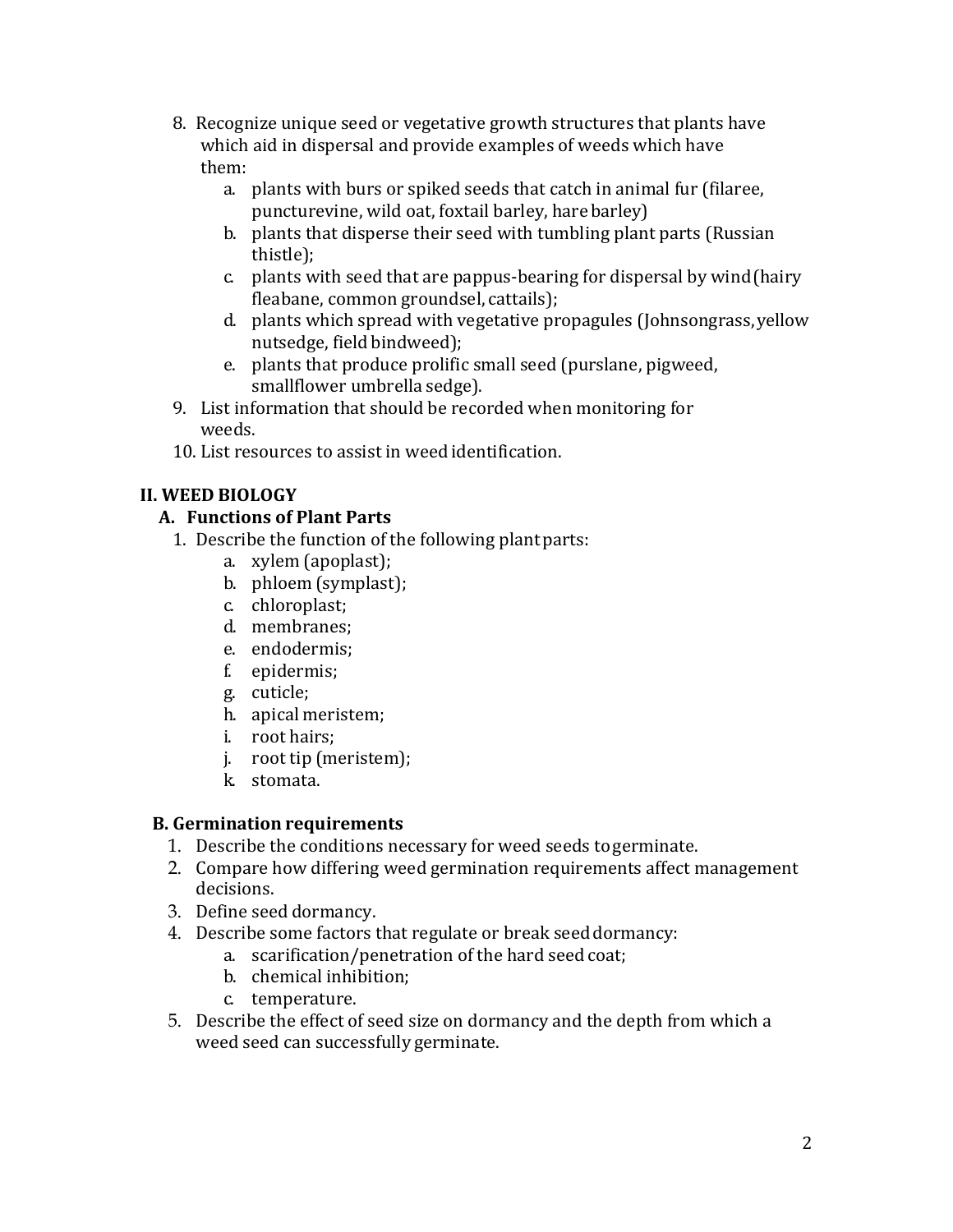# **C. Life cycles and growth habits**

- 1. Define:
	- a. annual;
	- b. perennial;
	- c. biennial;
	- d. summer annual;
	- e. winter annual;
	- f. dicot;
	- g. monocot.

# **D. Growth rates/competition**

- 1. Describe the influence of:
	- a. seasonal changes on the weed spectrum;
	- b. weed growth on water and nutrient availability to the crop;
	- c. temperature on plant growth.
- 2. Recognize the importance of light and space in plant growth and development.

# **E. Reproduction**

- 1. Describe the reproductive capability ofweeds, including:
	- a. Seeds;
	- b. vegetative reproductive structures/propagules.
- 2. Describe the mechanisms by which weed seeds aredisseminated.
- 3. Describe how the following factors contribute to regulating the seed bank and seed longevity:
	- a. biotic factors of the environment, such as naturaldecay;
	- b. loss of seed viability;
	- c. production practices, such as applications of preemergence herbicides;
	- d. cultural practices.
- 4. Describe how different types of vegetative propagules spread.

# **II. WEED MANAGEMENT**

# **A. Using sampling and recordkeeping in weed managementdecisions**

- 1. Describe how to map a field in relationship to weed management considerations.
- 2. List information necessary to document a field's weedhistory.
- 3. Identify methods and patterns for sampling weeds (*IPM in Practice* chapter 6):
	- a. absolute vs. relative sampling;
	- b. random, systematic and stratified samplingpatterns.
- 4. Identify essential times during which monitoring should bedone for:
	- a. annual weeds;
	- b. perennial weeds.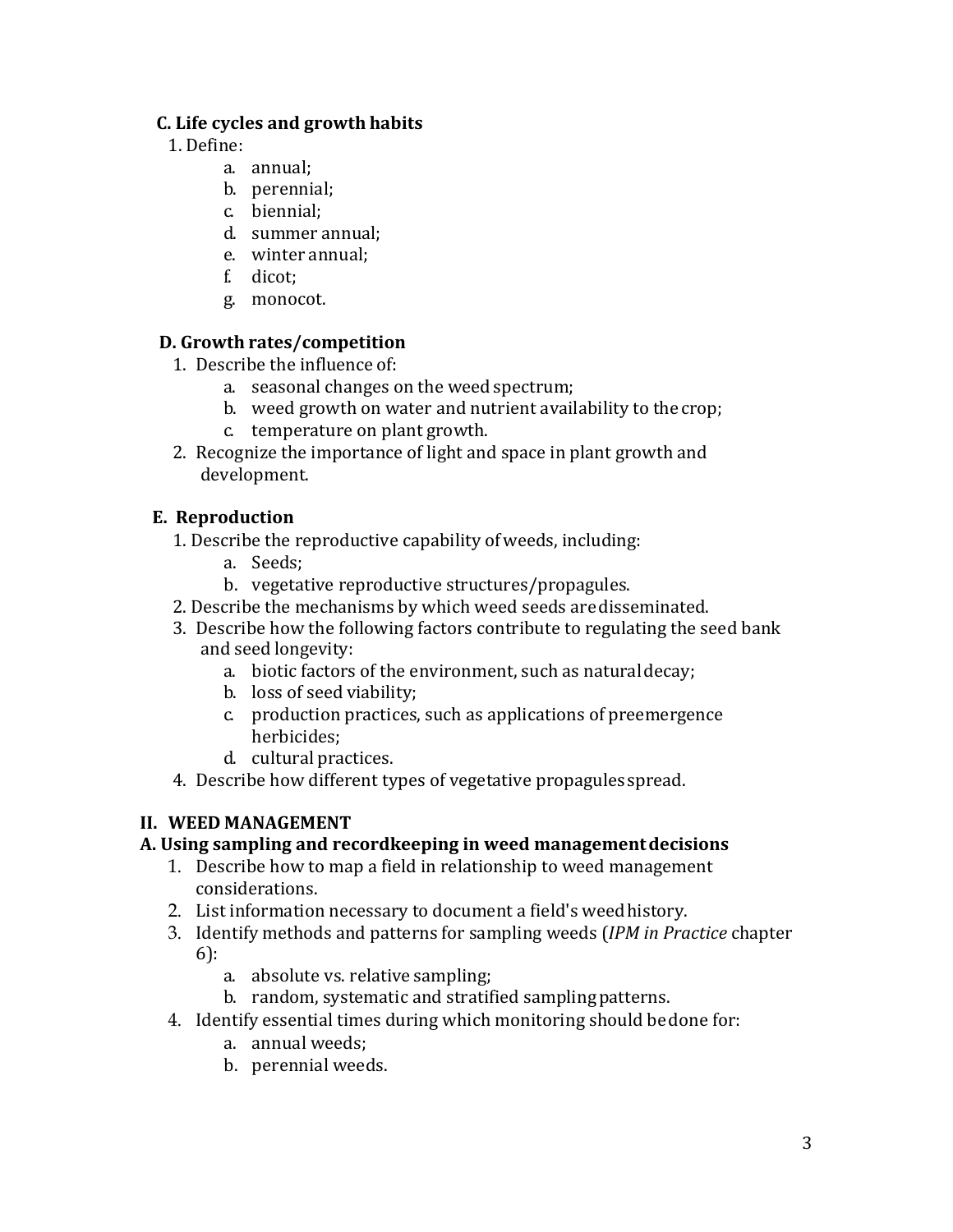# **B. Biological Control Methods**

- 1. Define biological control.
- 2. Describe and give an example of biological weed controlusing:
	- a. arthropods;
	- b. pathogens;
	- c. grazing animals.
- 3. Identify the factors that would limit the use of biological control for weeds.

# **C. Crop Culture**

- 1. Describe the impact of the following practices onweeds:
	- a. seedbed preparation;
	- b. irrigation method;
	- c. irrigation timing;
	- d. time of seeding;
	- e. soil nutrition;
	- f. seed/plant spacing;
	- g. crop variety;
	- h. crop rotation;
	- i. pre-irrigation (irrigating before planting a crop so that weed seeds germinate and seedlings are controlled);
	- j. synthetic mulches;
	- k. organic mulches;
	- l. sanitation methods.

# **D. Mechanical/Physical Controls**

- 1. List and describe common cultivation/tillagemethods.
- 2. Describe how weeds (seed germination/vegetative propagation/spread)are affected by:
	- a. depth of tillage;
	- b. timing of tillage;
	- c. no-tillage.
- 3. Describe cultivation techniques used in perennial crops.
- 4. Compare the advantages/disadvantages of different cultivationmethods.
- 5. Identify the proper timing for cultivation and handweeding.
- 6. Describe the use of the following methods for weedcontrol:
	- a. burning;
	- b. flaming;
	- c. steaming;
	- d. solarization.
- 7. Describe how control measures using heat affect weed and cropgrowth.
- 8. Describe some preventative measures that can be used to manageweeds (certified seed, quarantines, cleanequipment).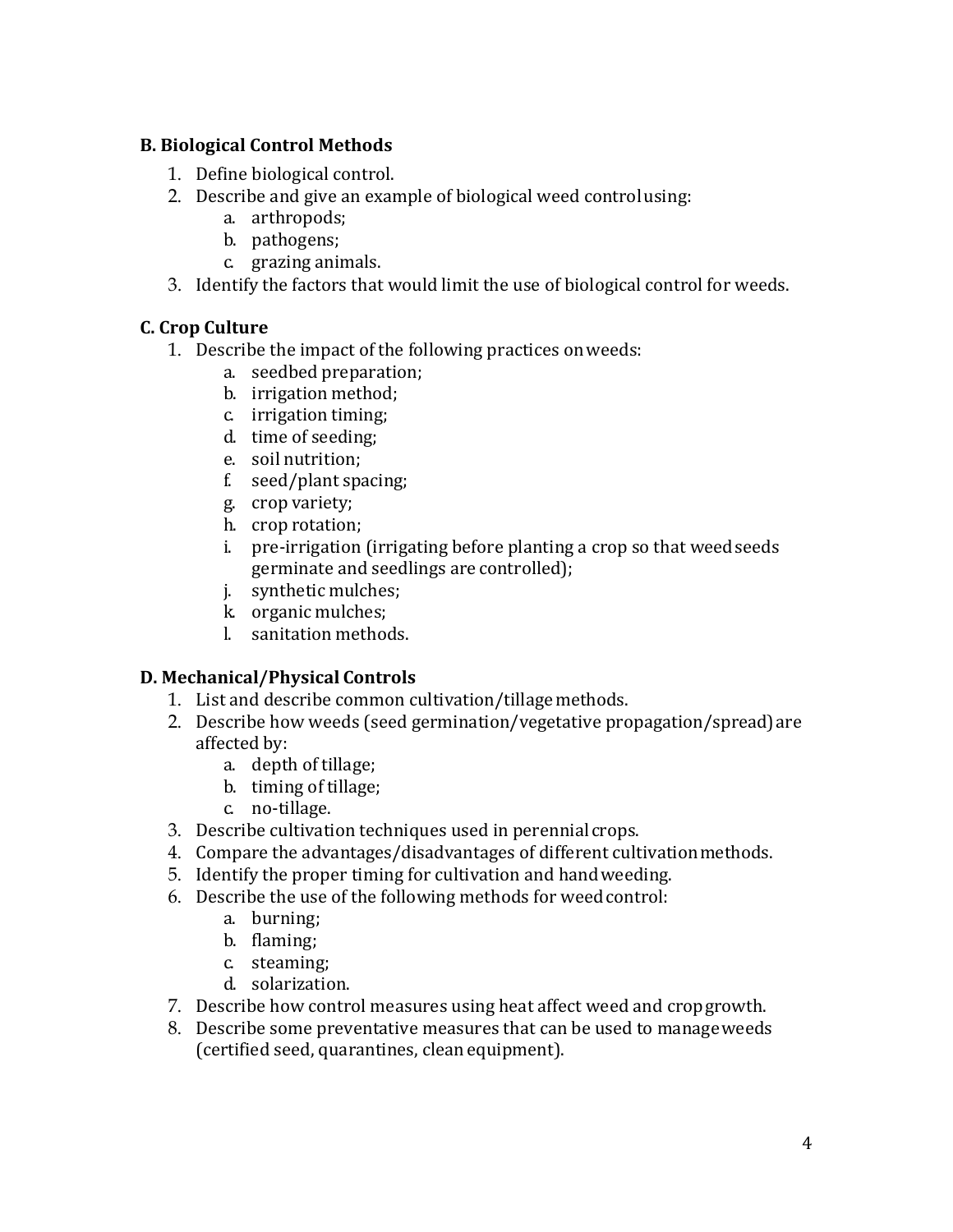## **E. Chemical Control Methods**

- 1. List the various methods used to classifyherbicides.
- 2. Define mode of action and the results of using an herbicide with a given mode of action.
- 3. List the mode of action for the following herbicide types and recognize these common herbicides:
	- a. amides (propanil);
	- b. bipyridiliums (paraquat, diquat);
	- c. dinitroanilines (trifluralin,pendimethalin);
	- d. diphenylethers (oxyfluorfen);
	- e. glycine (glyphosate);
	- f. phenoxy carboxylic acids (auxinic herbicides,2,4-D);
	- g. phosphinic acid (glufosinate);
	- h. sulfonylureas (chlorsulfuron, rimsulfuron);
	- i. thiocarbamates (EPTC, thiobencarb);
	- j. triazines (atrazine, simazine);
	- k. ureas (linuron, diuron).
- 4. Define:
	- a. phytotoxicity;
	- b. preemergence herbicide;
	- c. preplant incorporated herbicide;
	- d. postemergence herbicide;
	- e. adjuvant;
	- f. herbicide resistance;
	- g. cross-resistance;
	- h. multiple resistance;
	- i. soil persistence;
	- plantback restrictions.
- 5. Describe factors that can cause herbicide injury symptoms on acrop.
- 6. Describe foliar versus soil application methods forherbicides.
- 7. Describe how the following factors affect preemergence and preplant soil incorporated herbicide activity:
	- a. incorporation depth;
	- b. herbicide rate;
	- c. soil type and amount of organic matter;
	- d. irrigation type and amount;
	- e. irrigation/rainfall timing.
- 8. Describe how the following factors affect postemergence herbicideactivity:
	- a. plant size and vigor;
	- b. plant growth stage;
	- c. temperature;
	- d. timing;
	- e. wind;
	- f. rainfall;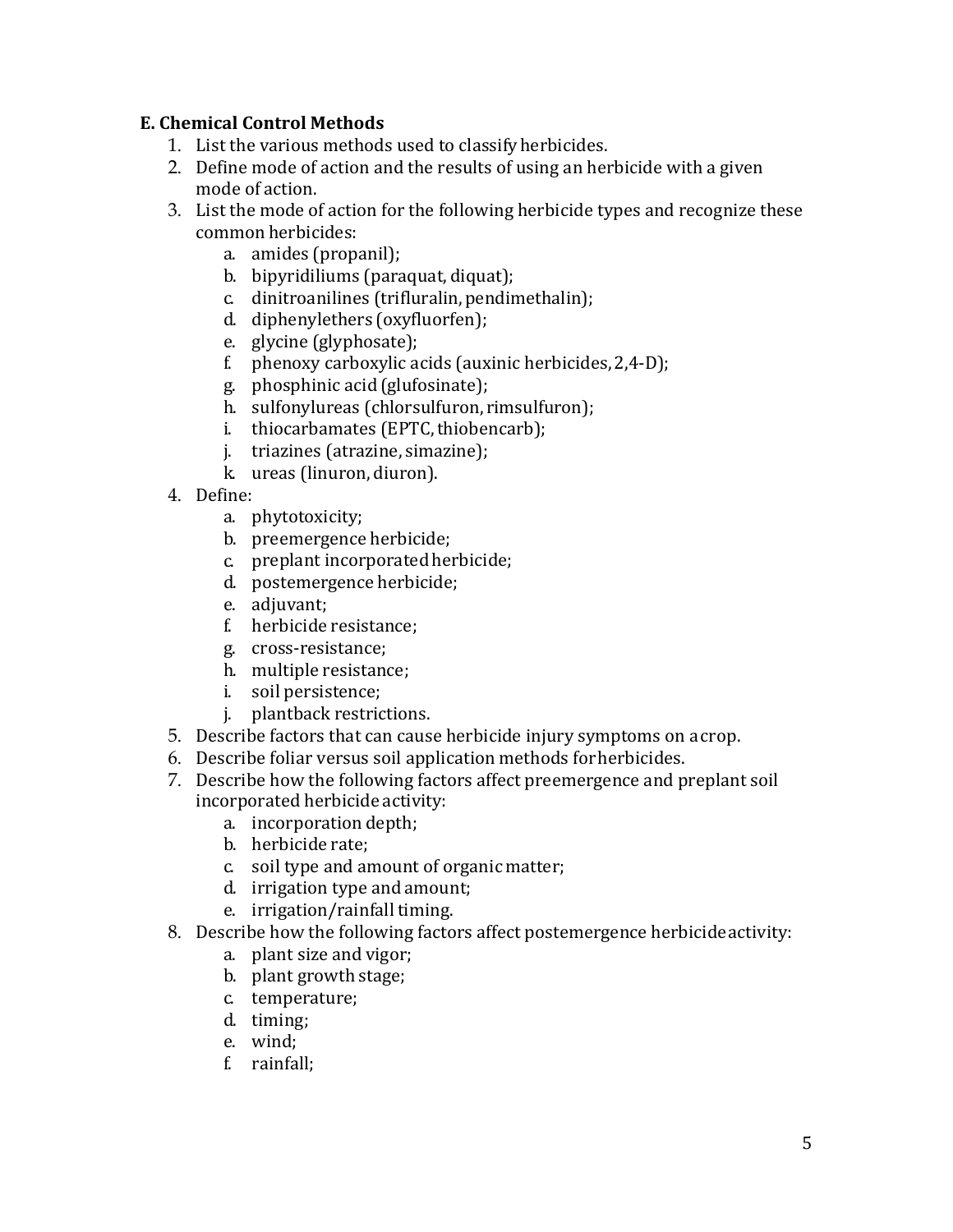- g. overhead irrigation.
- 9. Describe mechanisms of herbicide selectivity.
- 10. Describe ways:
	- a. herbicides are taken into the plant;
	- b. some herbicides move within the plant.
- 11. List the common formulations of herbicides and their properties.
- 12. List reasons for adding an adjuvant to an herbicideformulation.
- 13. Describe soil conditions that:
	- a. enhance the degradation of herbicides;
	- b. increase the persistence or availability of most soil-applied herbicides.
- 14. Define biotype and ecotype. Describe the impact of weed biotypes on herbicide resistance.
- 15. Describe how knowledge of the herbicide mode of action/group numberaids in resistance management.
- 16. Differentiate between herbicide tolerance and herbicide resistance inweeds.
- 17. Describe methods used to prevent and manage herbicide resistance.
- 18. Describe the importance of crop rotation in managing herbicideresistance.
- 19. Describe how the following factors affect herbicide movement in the soil (including offsite movement away from the applicationarea):
	- a. herbicide solubility;
	- b. soil texture;
	- c. organic matter;
	- d. time to next irrigation or rainfall event;
	- e. pH.
- 20. Define pesticide drift and describe some of the harmfulconsequences.
- 21. Describe methods to manage pesticide drift.
- 22. Define the following chemical application methods and identify situations when they are used:
	- a. chemigation;
	- b. wick/wiper;
	- c. incorporation;
	- d. banded;
	- e. broadcast;
	- f. directed;
	- g. shielded;
	- h. layby.

## **F. Economic Evaluation of Weed ManagementActions**

- 1. List the economic factors to be considered in a weed managementprogram.
- 2. Describe how the cost of weed management can be compared withthe benefit of management.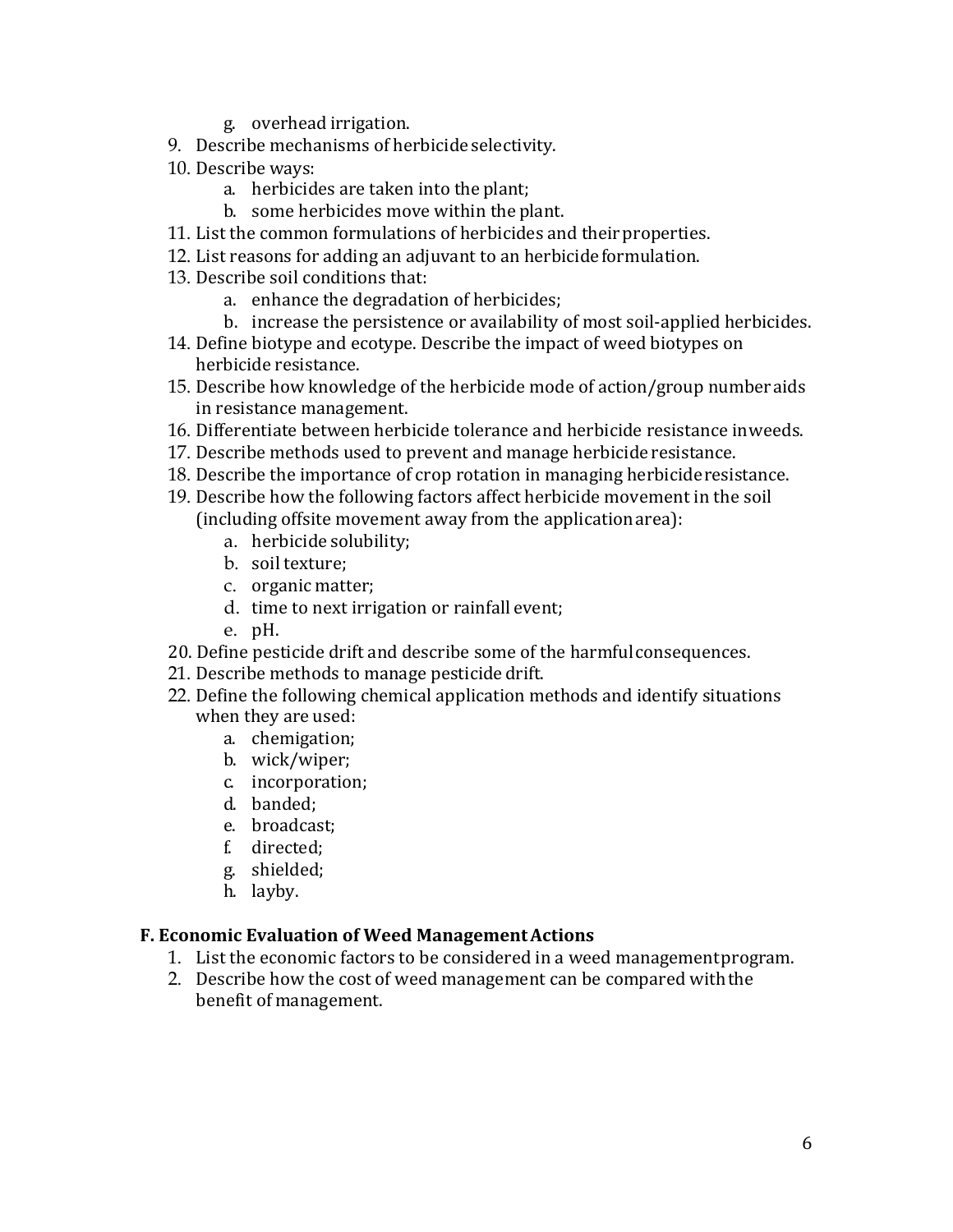## **G. Environmental Considerations**

- 1. Identify the factors that contribute to herbicide leaching toground water.
- 2. Describe what a ground water protection area (GWPA) is and how it relates to herbicide use and water quality.
- 3. List factors that affect the behavior of herbicides in the soil and the environment.
- 4. Describe the impact of the following factors ondrift:
	- a. weather (wind, fog, temperature);
	- b. temperature inversion;
	- c. spray pressure;
	- d. droplet size.
- 5. Describe what volatile organic compounds (VOCs) are and how they relate to herbicide use and air quality.

## **H. Integrated Weed Management**

- 1. Define integrated pest management as used in agricultural weed control programs.
- 2. Describe how the following practices can be used in integrated weed management:
	- a. field selection;
	- b. crop rotation;
	- c. use of cover crops and green manures;
	- d. land and seedbed preparation;
	- e. irrigation and fertilization management;
	- f. mechanical control;
	- g. sanitation;
	- h. weed identification;
	- i. herbicide selection.
- 3. Describe the benefits of an integrated weed managementapproach.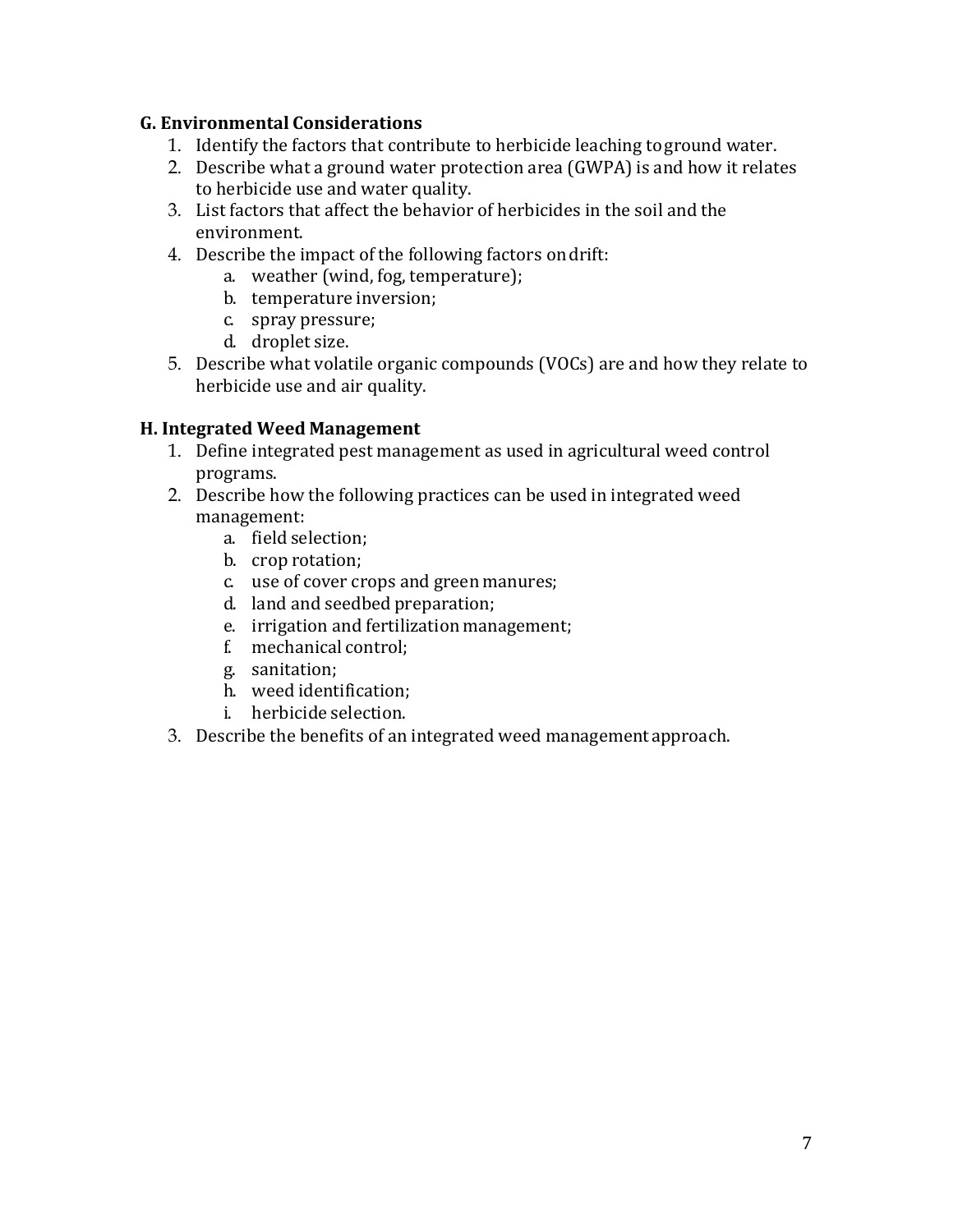# **Lists of Mature and Seedling Weeds from Page 1**

# **I. WEED ID**

3. Identify these 50 common weed species or genera in **mature stages** of development by common name:

# **Broadleaves**

| <b>Family</b>       | <b>Common Name</b>   | <b>Scientific Name</b>   |
|---------------------|----------------------|--------------------------|
| Amaranthaceae       | Redroot pigweed      | Amaranthus retroflexus   |
| Asteraceae          | Yellow starthistle   | Centaurea solstitialis   |
|                     | Hairy fleabane       | Conyza bonariensis       |
|                     | Horseweed            | Conyza canadensis        |
|                     | Prickly lettuce      | Lactuca serriola         |
|                     | Common groundsel     | Senecio vulgaris         |
|                     | Annual sowthistle    | Sonchus oleraceus        |
| Boraginaceae        | Coast fiddleneck     | Amsinckia menziesii var. |
|                     |                      | intermedia               |
| <b>Brassicaceae</b> | <b>Black mustard</b> | Brassica nigra           |
|                     | Shepherd's-purse     | Capsella bursa-pastoris  |
|                     | London rocket        | Sisymbrium irio          |
| Caryophyllaceae     | Common chickweed     | Stellaria media          |
| Chenopodiaceae      | Common lambsquarters | Chenopodium album        |
|                     | Russian thistle      | Salsola tragus           |
| Convolvulaceae      | Field bindweed       | Convolvulus arvensis     |
|                     | Morningglories       | Ipomoea spp.             |
| Euphorbiaceae       | Spotted spurge       | Euphorbia maculata       |
| Fabaceae            | <b>Black medic</b>   | Medicago lupulina        |
| Geraniaceae         | Filaree              | Erodium spp.             |
| Lamiaceae           | Henbit               | Lamium amplexicaule      |
| Malvaceae           | Velvetleaf           | Abutilon theophrasti     |
|                     | Mallow               | Malva spp.               |
| Oxalidaceae         | Bermuda buttercup    | Oxalis pes-caprae        |
|                     | (Buttercup oxalis)   |                          |
| Polygonaceae        | Common knotweed      | Polygonum arenastrum     |
|                     | Smartweeds           | Polygonum spp.           |
| Portulacaceae       | Purslane             | Portulaca olearcea       |
| Solanaceae          | Jimsonweed           | Datura stramonium        |
|                     | Groundcherries       | Physalis spp.            |
|                     | Nightshades          | Solanum spp.             |
| Typhaceae           | Cattails             | Typha spp.               |
| Urticaceae          | <b>Nettles</b>       | Urtica spp.              |
| Zygophyllaceae      | Puncturevine         | Tribulus terrestris      |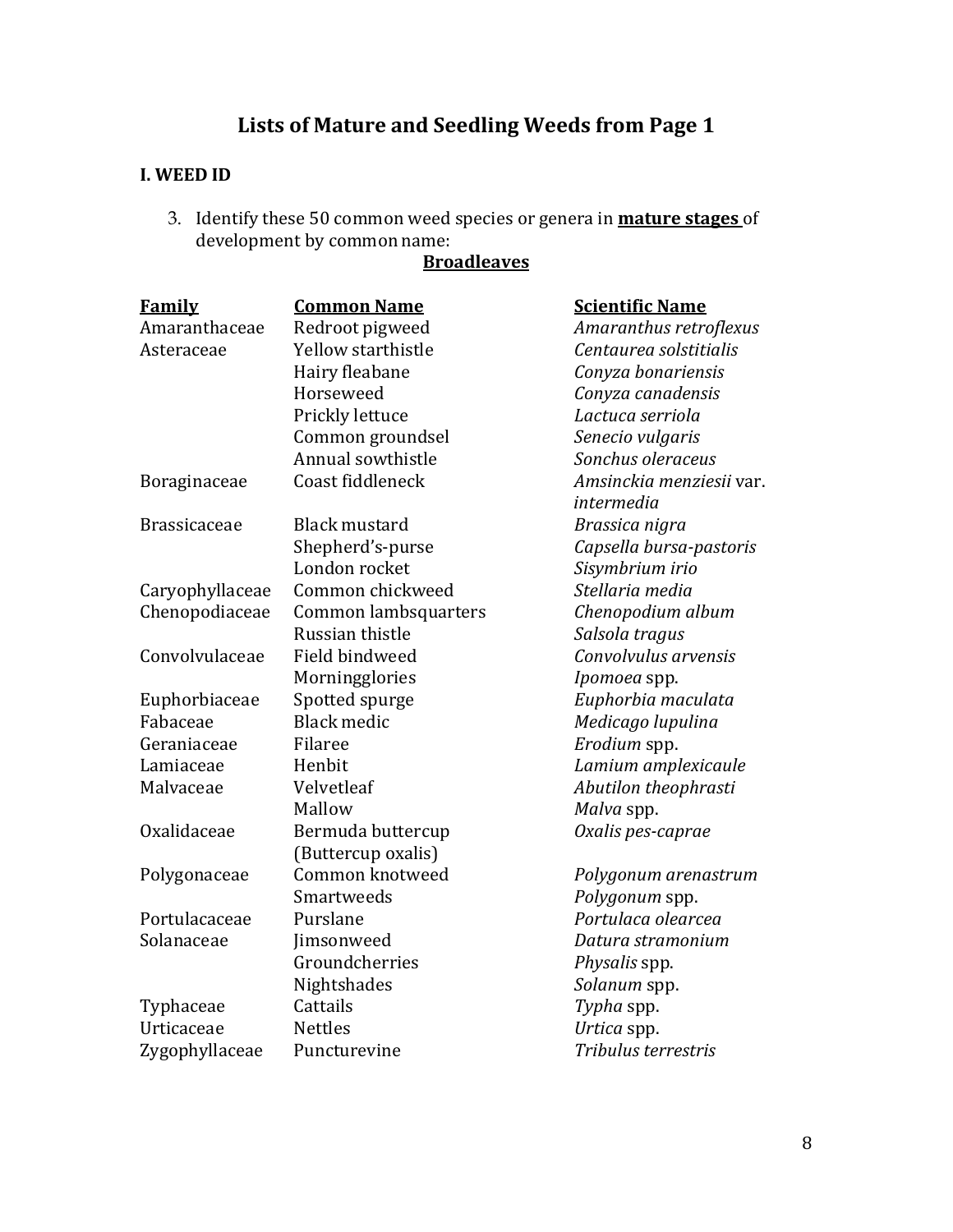## **Grasses**

| <b>Family</b> |  |
|---------------|--|
| Poaceae       |  |

## **Common Name**

Wild oat Large crabgrass Junglerice Barnyardgrass Fescues Foxtail barley Hare barley

Sprangletops Italian ryegrass Witchgrass Dallisgrass Canarygrass Annual bluegrass Yellow foxtail Johnsongrass

### **Scientific Name**

*Avena fatua Digitaria sanguinalis Echinochloa colona Echinochloa crus-galli Festuca* spp. *Hordeum jubatum Hordeum murinum* ssp. *leporinum Leptochloa* spp. *Lolium multiflorum Panicum capillare Paspalum dilatatum Phalaris canariensis Poa annua Setaria pumila Sorghum halepense*

## **Sedges**

| Family     | <b>Common Name</b>         | <b>Scientific Name</b> |
|------------|----------------------------|------------------------|
| Cyperaceae | Smallflower umbrella sedge | Cyperus difformis      |
|            | Purple nutsedge            | Cyperus rotundus       |
|            | Yellow nutsedge            | Cyperus esculentus     |

4. Identify 25 common weed species or genera in seedling stage bycommon name:

## **Broadleaves**

| <b>Family</b>       | <b>Common Name</b>   | <b>Scientific Name</b>   |
|---------------------|----------------------|--------------------------|
| Amaranthaceae       | Redroot pigweed      | Amaranthus retroflexus   |
| Asteraceae          | Yellow starthistle   | Centaurea solstitialis   |
|                     | Hairy fleabane       | Conyza bonariensis       |
|                     | Prickly lettuce      | Lactuca serriola         |
|                     | Common groundsel     | Senecio vulgaris         |
| Boraginaceae        | Coast fiddleneck     | Amsinckia menziesii var. |
|                     |                      | intermedia               |
| <b>Brassicaceae</b> | <b>Black mustard</b> | Brassica nigra           |
|                     | Shepherd's-purse     | Capsella bursa-pastoris  |
| Caryophyllaceae     | Common chickweed     | Stellaria media          |
| Chenopodiaceae      | Common lambsquarters | Chenopodium album        |
|                     | Russian thistle      | Salsola tragus           |
| Convolvulaceae      | Field bindweed       | Convolvulus arvensis     |